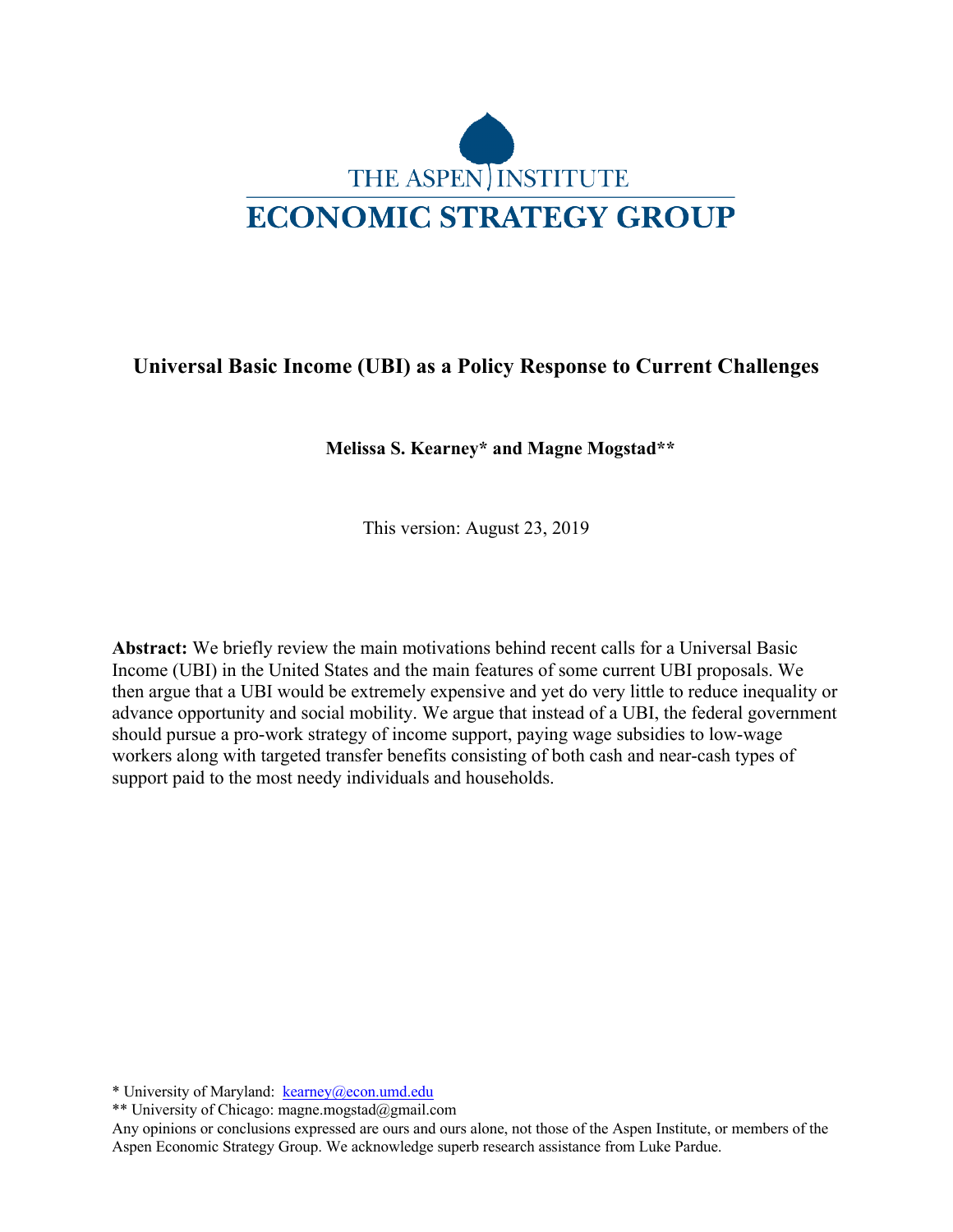#### **1. Introduction**

In recent years there has been renewed interest in the concept of a Universal Basic Income (UBI) provision. In its most basic form, a UBI is a guaranteed cash benefit that the government provides to all citizens. This is not a new idea, but one that has historically resurfaced from time to time. In the 1960s the economist Milton Friedman suggested and the Nixon administration considered a Negative Income Tax (NIT), which is a related policy idea that would give everyone some guaranteed level of income that would gradually be taxed away as own income increases. The longevity of such proposals can be attributed to the fact that various elements of UBI proposals appeal to both conservative and liberal political thinkers.

Three trends appear to be driving a renewed interest in UBI. First, some view a UBI as a reasonable response to growing inequality, to stem both economic and political unease. The American entrepreneur Andrew Yang claims the ratio of CEO pay to worker pay has risen from 20 to 1 in 1965 to 271 to 1 in 2016 ( $\frac{\text{Yang, 2018}}{\text{Ang, 2018}}$ ). He notes that current levels of wealth and income inequality can be economically and politically destabilizing, and a UBI would provide a boost to the lowest-earners that could mitigate the effects of this inequality.

Second, some worry about the widespread elimination of well-paying jobs for many workers in the U.S. due to robots and other technological advancements. For this reason, the idea seems to have caught on among a number of tech futurist personalities. This also seems to be a main motivation behind the call for a UBI in the book *Give People Money* by American journalist Annie Lowrey. She writes that it was not a question of "whether self-driving cars and other automated technology would start putting people out of work. It was when – and what would come next" (Lowrey, 2018). A universal basic income, Lowrey concludes, will provide a minimum standard of living for those shut out by automation and other forces, such as international trade.

A third, very distinct motivation for a UBI scheme is to streamline the current complicated and sometimes counterproductive system of U.S. transfer programs. American Enterprise Institute scholar Charles Murray is a prominent proponent of a UBI system for this reason. Murray proposes to convert all federal dollars currently spent on Social Security, Medicare, Medicaid, welfare, social services, and other programs into payments of \$13,000 per year to every American age 21 or older, which would be scaled back for higher earning individuals such that someone making \$50,000 or more would receive a capped amount of \$6500 per year. In his 2016 book, Murray stipulates that under his proposal individuals would be required to use \$3,000 of their UBI to purchase health insurance. He views the current system of programs as ineffective, and argues that instead, the government should simply give the money directly to people. Murray claims that savings from existing transfer program benefits and their administrative costs can be used to fund a UBI that provides for the poorest and in his view, is less likely to discourage work compared to some existing programs (Murray, 2016).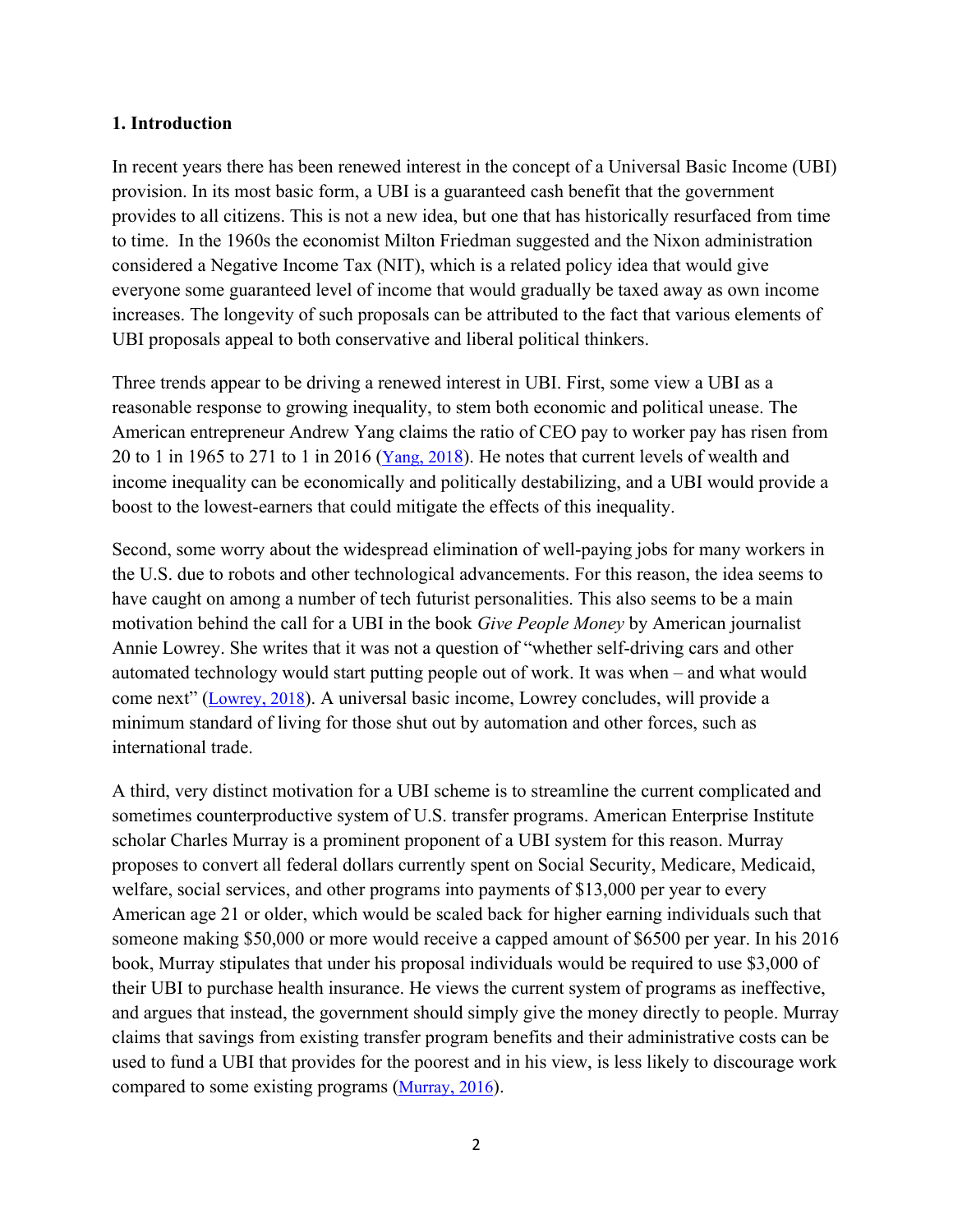We view a UBI to be a sub-optimal, and possibly harmful, policy response to all three of these challenges. A UBI in its most basic form would be massively expensive yet do little to reduce inequality or advance opportunity. Devoting that level of spending to targeted benefits, focusing on the poorest and those hardest hit by ongoing economic forces, and polices dedicated to human capital development instead of mere redistribution would produce a much greater social return than a UBI.

First, on inequality and redistribution, a UBI is by design not ideal for redistributive purposes. For example, a UBI that paid \$10,000 to every U.S. adult would cost about \$2.5 trillion per year, well more than half the current federal annual budget. Furthermore, by giving money to everyone, there would be far fewer resources available to redistribute money and/or invest in the human capital of those with the most need. In calculations presented below, we show the practical trade-off between giving more money to a more targeted group of low-income individuals and less money to a more diffuse group including less needy individuals. We cite work by Hoynes and Rothstein (2019) documenting the loss of progressivity that would come from replacing our current system of transfer programs with a UBI. We further argue that programs that are universal do not accomplish as much in terms of generating social benefits as those that are targeted, citing evidence from examples such as child care and early childhood education programs.

Second, on labor market trends and limited skills, the best long-term policy response is for the government to pursue a pro-work, pro-skills agenda, and devote resources to investing in the human capital development of children and economically disadvantaged groups of individuals. Such a policy emphasis would advance both individual economic security and aggregate productivity. However, it is critical that this long-term investment strategy be coupled with income support programs that provide wage subsidies for low-wage workers and limited cash and near-cash benefits for individuals who can't work or who are temporarily out of work. This implies a pro-work agenda and targeted redistribution. UBI is neither.

Third, the safety net should not just be about redistribution, but also about investment in human capital and in the next generation. Programs should advance opportunity and economic mobility. Targeted in-kind programs and benefits have been shown to do that, especially when targeted to children. We are sympathetic to the argument that the existing safety net consists of a complicated array of different programs. To some extent, however, this complexity is a consequence of having different programs deliberately designed to serve different purposes and/or different needs. Even so, we are in favor of taking a holistic view of the panoply of safety net programs and reforming the entire system to work better in terms of both efficiency (namely, incentives) and equity (specifically, redistribution). Simplifying and improving the system does not, however, imply a UBI. It would be wholly counterproductive to address the complexity of the current system by replacing targeted programs that function as investments in human capital – thereby advancing the productivity of future workers – with an income guarantee that would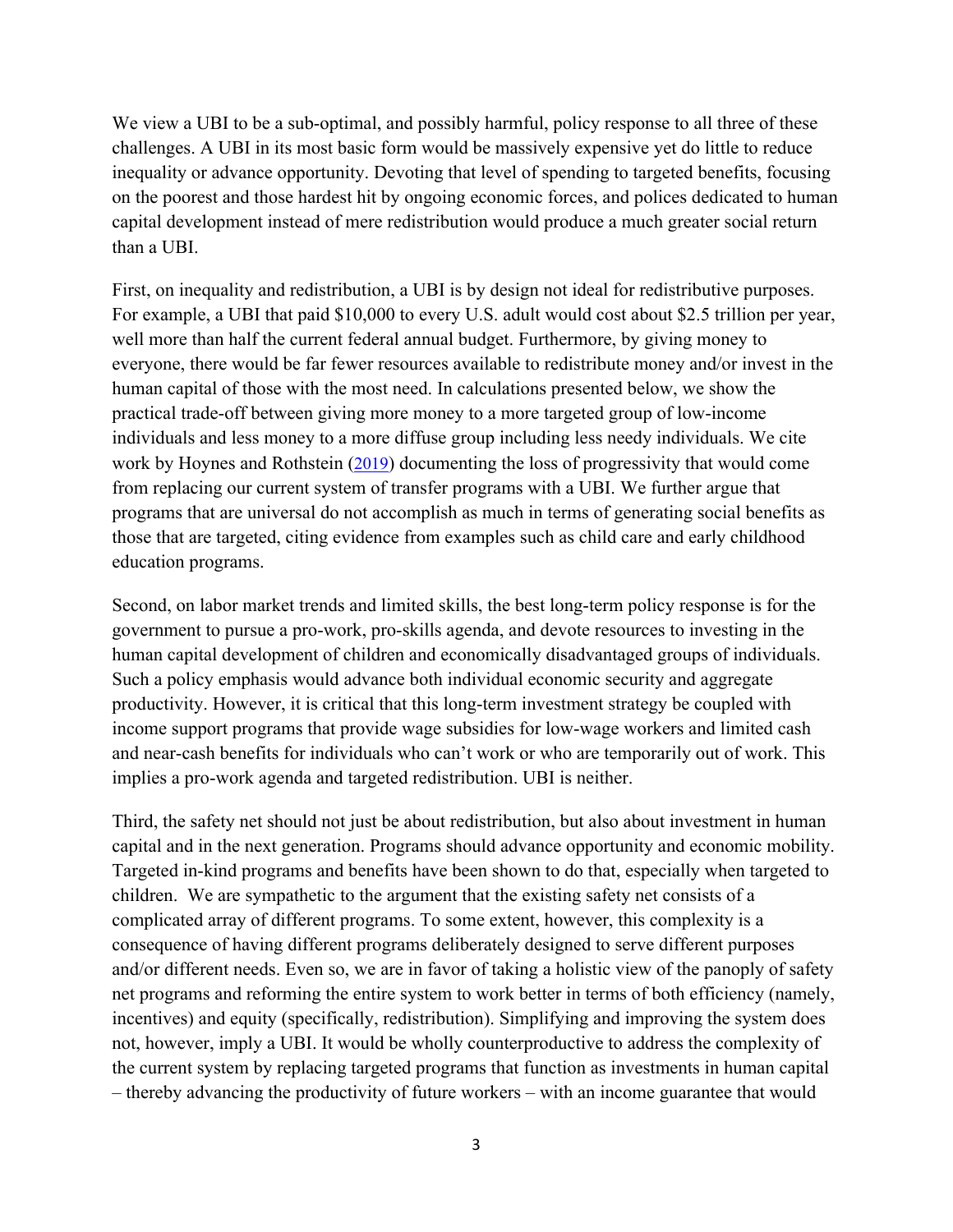fail to advance opportunity and upward mobility. Instead, we should reform current programs to better serve their desired goals.

In summary, for fiscal, efficiency, and equity reasons, the U.S. government should provide targeted benefits instead of universal benefits. And, it should not just provide cash, but rather invest in human capital and pursue redistribution through targeted spending on education, child care, health insurance, food vouchers, and housing assistance programs.

# **2. What Is Universal Basic Income (UBI)**

A UBI true to its name would be unconditional and have no means test for eligibility. It would be given to every individual, regardless of their own or their family income. A related, but quite distinct, policy would be a conditional basic income program, or a Negative Income Tax (NIT), as it was named by University of Chicago economist Milton Friedman in his 1962 book *Capitalism and Freedom*. Under a conditional basic income scheme, the government would provide every individual a guaranteed income level, or a stipend, which would gradually be reduced as their earned income increased. This type of scheme was considered by the Nixon administration and evaluated in randomized controlled trial (RCT) social experiments in the 1960s and 1970s (discussed below).

We view a UBI to be related to a negative income tax, albeit much more expensive and with a very "leaky bucket," to use the metaphor coined by Brookings scholar Arthur Okun (1975). to describe the "socio-economic leakages" of redistributive policy that arise from administrative costs, reduced savings or investment, or work disincentives. One of our main objections to a UBI is that by making the payment universal and unconditional, the government would be paying a lot of money to well off families, which would not serve any useful redistributive purpose but would divert public funds away from programs that could usefully advance human capital development and economic opportunity for truly needy Americans.

Here we outline key elements of some specific UBI proposals that have been put forward by UBI advocates in the past few years. As this discussion makes clear, many people who support UBI are actually arguing for a *conditional* basic income, not a universal basic income. We also offer some calculations showing how much it would cost the government to provide conditional basic income payments. These calculations highlight both the large expense of such schemes and the trade-off implicit in a conditional basic income scheme in terms of giving more money to fewer, lower income people or less money to more people, including those with fairly high levels of income. For simplicity, the calculations assume no behavioral response. That said, incorporating behavioral responses is likely to make the UBI proposals even more expensive, both directly through negative income effects on labor supply and indirectly through the distortionary costs of the additional taxes necessary to pay for the program.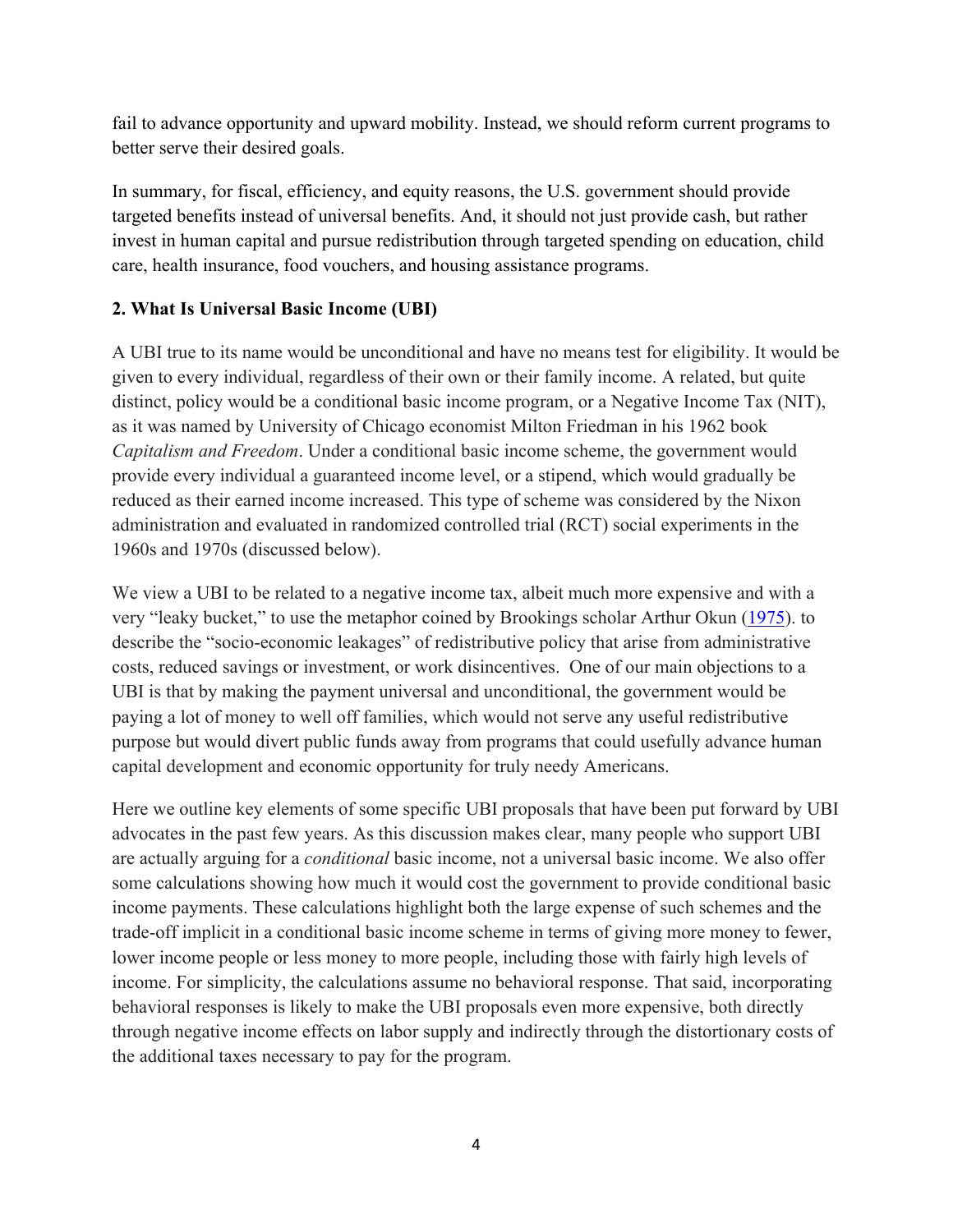Table 1 outlines key elements of six UBI proposals, a number of which actually provide important restrictions on the "universal" aspect of the UBI. These proposals differ in the size of the payment, as well as age and income eligibility requirements. For instance, a common version offered by the labor leader Andy Stern, journalist Annie Lowrey, and entrepreneur Andrew Yang would send a \$1,000 check to every adult (or deposit the money in their personal account) every month. By not phasing out benefits with earned income, these programs trade off targeting efficiency with productive efficiency: more people get the benefit (making it more expensive and less targeted on the needy), but the program only discourages work insofar as income discourages work. The program does not additionally discourage marginal work by taxing away benefits as earnings increase. Yang proposes funding a UBI by consolidating some welfare programs and implementing a Value-Added Tax (VAT) of 10 percent. He would allow current welfare and social program beneficiaries to be given a choice between their current benefits or \$1,000 cash unconditionally. Even these simple plans violate the universal aspect of the UBI, strictly speaking. Philosophers Philippe Van Parijs and Yannick Vanderborght offer one of the only truly *universal* basic income proposals, in which all citizens, regardless of age, income, and working status receive monthly installments of an annual income equal to one-quarter of the country's GDP per capita (roughly \$15,000 per year in the USA in 2017).

Proposals by Charles Murray and entrepreneur Chris Hughes include further restrictions on eligibility and thus more closely resemble a Negative Income Tax than a UBI. Under Murray's plan, individuals would receive an annual transfer of \$10,000 (\$13,000 inclusive of the requirement to pay \$3,000 for health insurance), paid out in monthly payments, until that person's annual income exceeds \$30,000. Each additional dollar earned after that threshold reduces the payment by 30 cents, although all who make more than \$60,000 receive the minimum of \$6,500. Hughes' proposal is more restrictive, offering a monthly payment of \$500 to working adults in households that make less than \$50,000 per year, with a few exceptions for adults with young children, older dependents, or those enrolled in college.

|                     | Murray<br>(2016)  | <b>Stern</b><br>(2016) | Lowrey<br>(2018) | Yang<br>(2019) | Hughes<br>(2018)     | Van Pariijs and<br>Vanderborght<br>(2017) |
|---------------------|-------------------|------------------------|------------------|----------------|----------------------|-------------------------------------------|
| Annual<br>Transfer  | \$10,000          | \$12,000               | \$12,000         | \$12,000       | \$6,000              | Approx. \$15,000*                         |
| Phase-out<br>begins | \$30,000          | n/a                    | n/a              | n/a            | \$50,000             | n/a                                       |
| Phase-out rate      | $11\%*$           | n/a                    | n/a              | n/a            | $100\%$              | n/a                                       |
| Age<br>restrictions | $21+$             | $18+$                  | $18+$            | $18+$          | $18+$                | "All citizens"                            |
| Additional          | *Phase out        |                        |                  |                | Restricted to        | *Transfer set to                          |
| notes               | UBI to<br>\$6,500 |                        |                  |                | "working"<br>adults" | one-quarter of GDP<br>per capita          |

**Table 1:** Proposals for a Universal Basic Income or Conditional Basic Income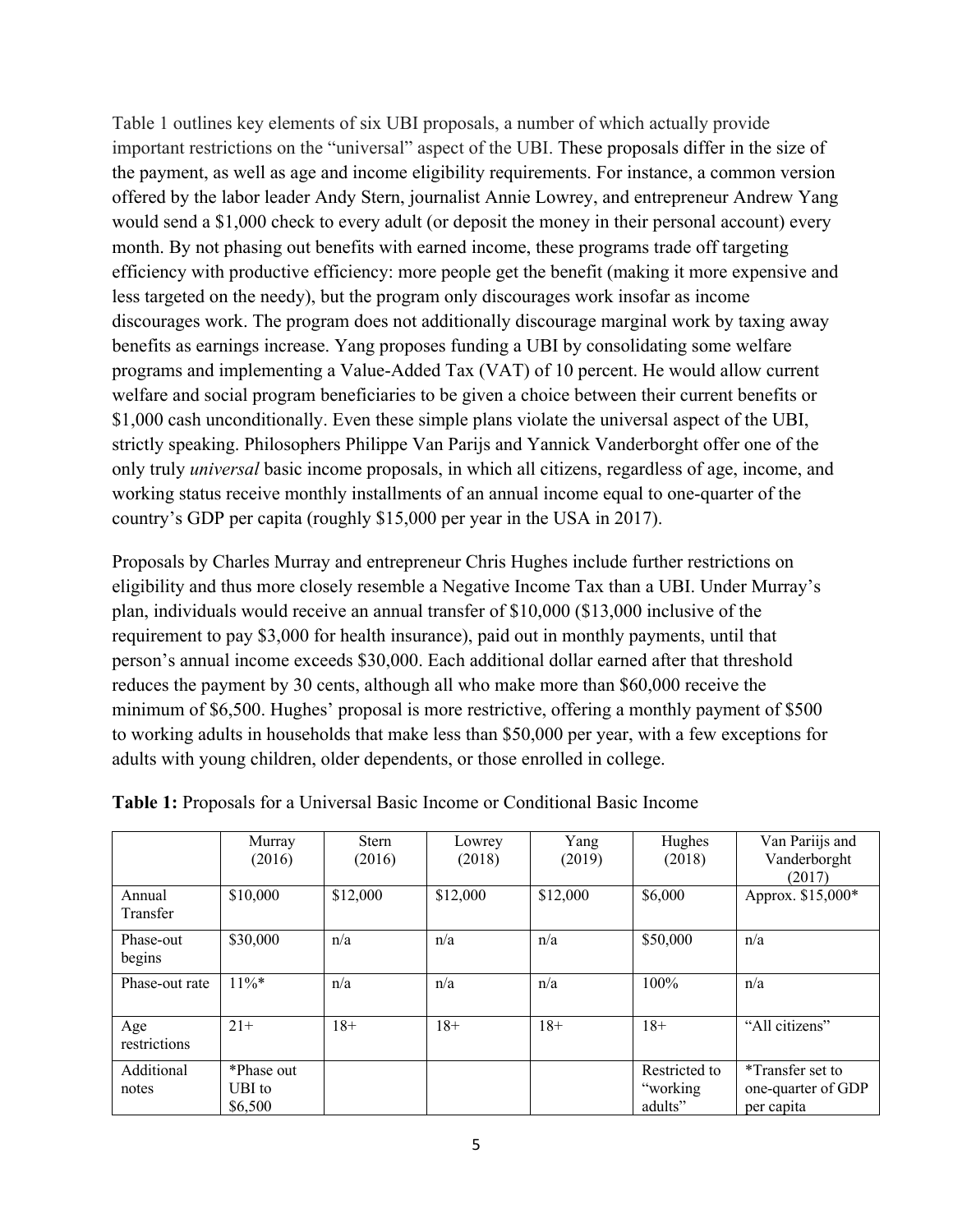Table 2 provides key elements of five pilot studies that are currently under way in various locations. These pilot programs are being conducted to test the feasibility and effectiveness of unconditional cash transfers in advanced economies. There are two ongoing experiments in the U.S. In February 2019, a study funded by the Economic Security Project, co-chaired by Chris Hughes, began distributing \$500 per month to around 100 randomly selected program applicants in Stockton, California (Yoon-Hendricks, 2019). Eligible recipients needed only to be adults living one of Stockton's lower-income Census tracts. The income disbursements are scheduled to last 18 months. A much larger initiative, directed by Silicon Valley start-up incubator Y Combinator, plans to provide \$1,000 per month to 1,000 adults aged 21-40 across two states, lasting either 3 to 5 years (YC Research, 2018). Importantly, planners of this study aim to obtain waivers from welfare administrators to exclude this income from determining eligibility in targeted transfer programs. As Hoynes and Rothstein (2018) note, given that most UBI plans are partially funded through the elimination of other transfer programs, these results will reflect the effects of an income supplement rather than a true UBI.

Internationally, two government-run pilot programs have concluded, both ending earlier than initially planned due to political or financial difficulties. Beginning in early 2017, Finland offered monthly checks of 560 euros (around \$650) to 2,000 randomly-selected unemployed persons between the ages of 25 and 58. However, the government opted to end the program at the end of 2018, a reflection, as New York Times reporter Peter Goodman put it, "of public discomfort with the idea of dispensing government largess free of requirements that its recipients seek work" (Goodman, 2018). Researchers released initial findings that recipients of this income were less likely to be employed, but did self-report higher levels of psychological well-being, although researchers did note concerns about low survey response rates among recipients (Bershidsky, 2019). Furthermore, this program also served as a supplement to Finland's welfare benefits, such that recipients who were eligible for additional unemployment benefits received them along with the cash supplement. Ontario's plan to test a UBI among 4,000 low-income participants was also cancelled two years early, at the end of 2018 (Frazee, 2018).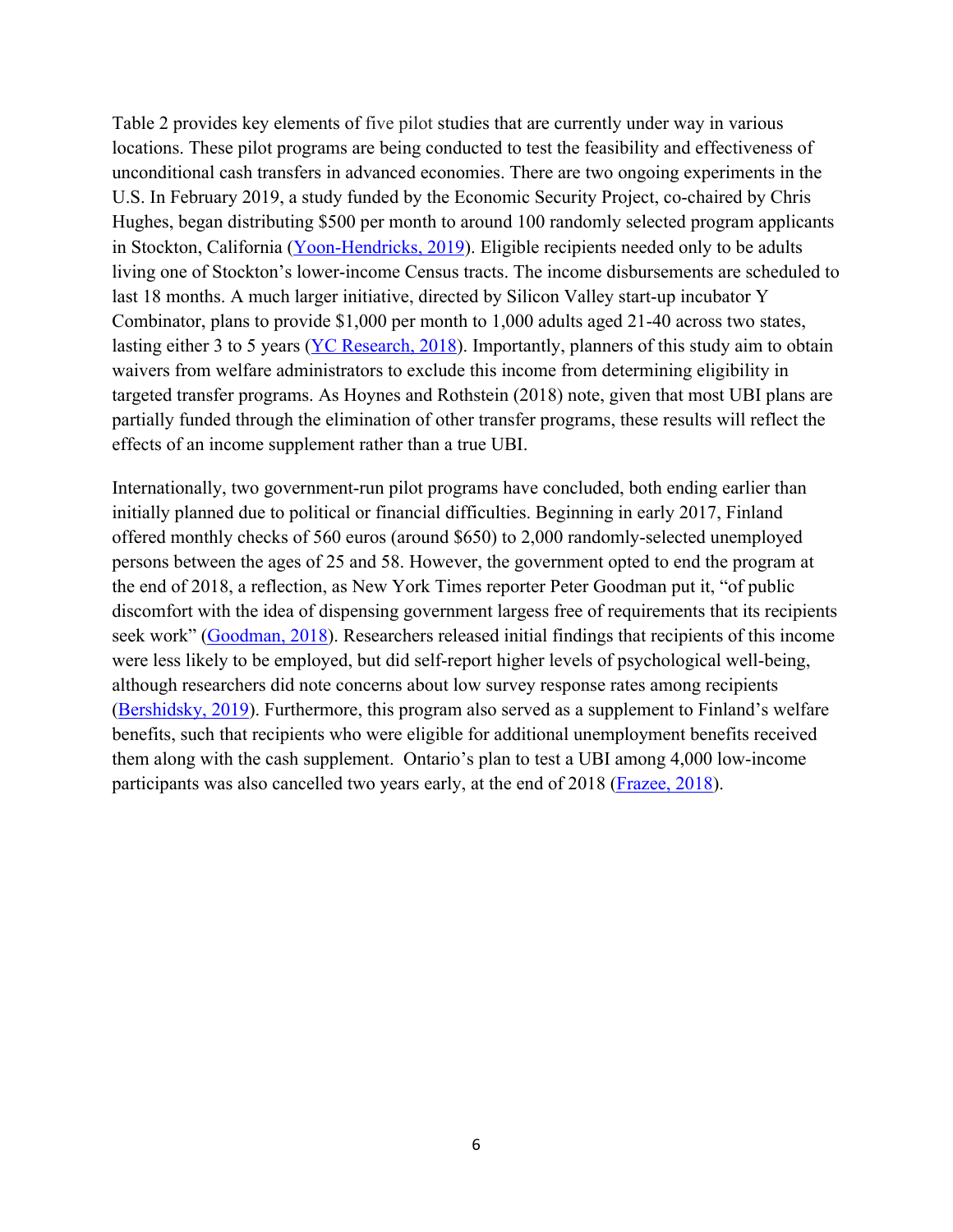|                                         | Finland                                            | Stockton, CA                                 | Ontario                                                | Switzerland                                           | 2 US States<br>(Y Combinator)                                  |
|-----------------------------------------|----------------------------------------------------|----------------------------------------------|--------------------------------------------------------|-------------------------------------------------------|----------------------------------------------------------------|
| Annual<br>Transfer                      | $6,720 \in (\$7620)$                               | \$6,000                                      | \$16,989 CAN<br>individuals<br>\$24,027 CAN<br>couples | 26,280€                                               | \$12,000                                                       |
| Phase-out<br>begins                     | n/a                                                | n/a                                          | \$0                                                    | n/a                                                   | County median<br>income                                        |
| Phase-out rate                          | n/a                                                | n/a                                          | 50%                                                    | n/a                                                   | $100\%$                                                        |
| Age<br>restrictions                     | $25 - 58$                                          | n/a                                          | $18+$                                                  | n/a                                                   | $21-40$                                                        |
| Treatment<br>group size                 | 2,000 individuals                                  | 100 families                                 | 2,000 individuals                                      | <b>TBD</b>                                            | 1,000 individuals                                              |
| Dates                                   | 2017-2018                                          | 2019-2020                                    | 2017-2018                                              | <b>TBD</b>                                            | 2020-2023 or 2025                                              |
| Interaction<br>with Welfare<br>Payments | Basic income<br>deducted from<br>transfer payments | <b>UBI</b><br>supplements<br>transfer income | Replaces most<br>transfer programs                     | Basic income<br>deducted from<br>transfer<br>payments | Seeking waivers<br>for UBI to<br>supplement transfer<br>income |
| Additional<br><b>Notes</b>              | Government<br>declined to extend<br>trial in 2018  |                                              | Trial ended 2 years<br>early                           | Smaller<br>transfers for<br>younger age<br>brackets   |                                                                |

| Table 2: Completed, Ongoing, and Planned UBI Pilot Programs |  |  |
|-------------------------------------------------------------|--|--|
|-------------------------------------------------------------|--|--|

## **3. UBI is not an ideal tool for redistributive goals**

UBI is by design not ideal for redistributive purposes. Given that resources are necessarily limited and the government would have to operate within a UBI budget, the more that is given universally, the less there is to give to the truly needy. But even before we dissect that point, we note that the cost of any UBI program that would make a material difference for household income would be massive. For example, a UBI that paid \$10,000 to every person (adults and children alike) in the United States would pay over \$3 trillion in benefits per year, or more than three-quarters the current federal annual budget. This is more than the sum of costs for all current federal income support programs *plus* Medicare and Medicaid. Thus, a UBI of this magnitude could not be paid for by replacing all existing social safety net programs.

Using the 2018 Current Population Survey (CPS) Annual Social and Economic Supplement (ASEC), we calculate annual payments across four hypothetical UBI-style programs: (A) \$10,000 to all adults age 18 or older; (B) \$10,000 to all adults with earned income of less than \$10,000 and then phased out at 30%; (C) \$10,000 to all adults with earned income of less than \$20,000 and then phased out at  $30\%$ ; (D) \$10,000 to all adults with earned income of less than \$20,000 for individuals or family earned income less than \$40,000 for marrieds and then phased out at 30%.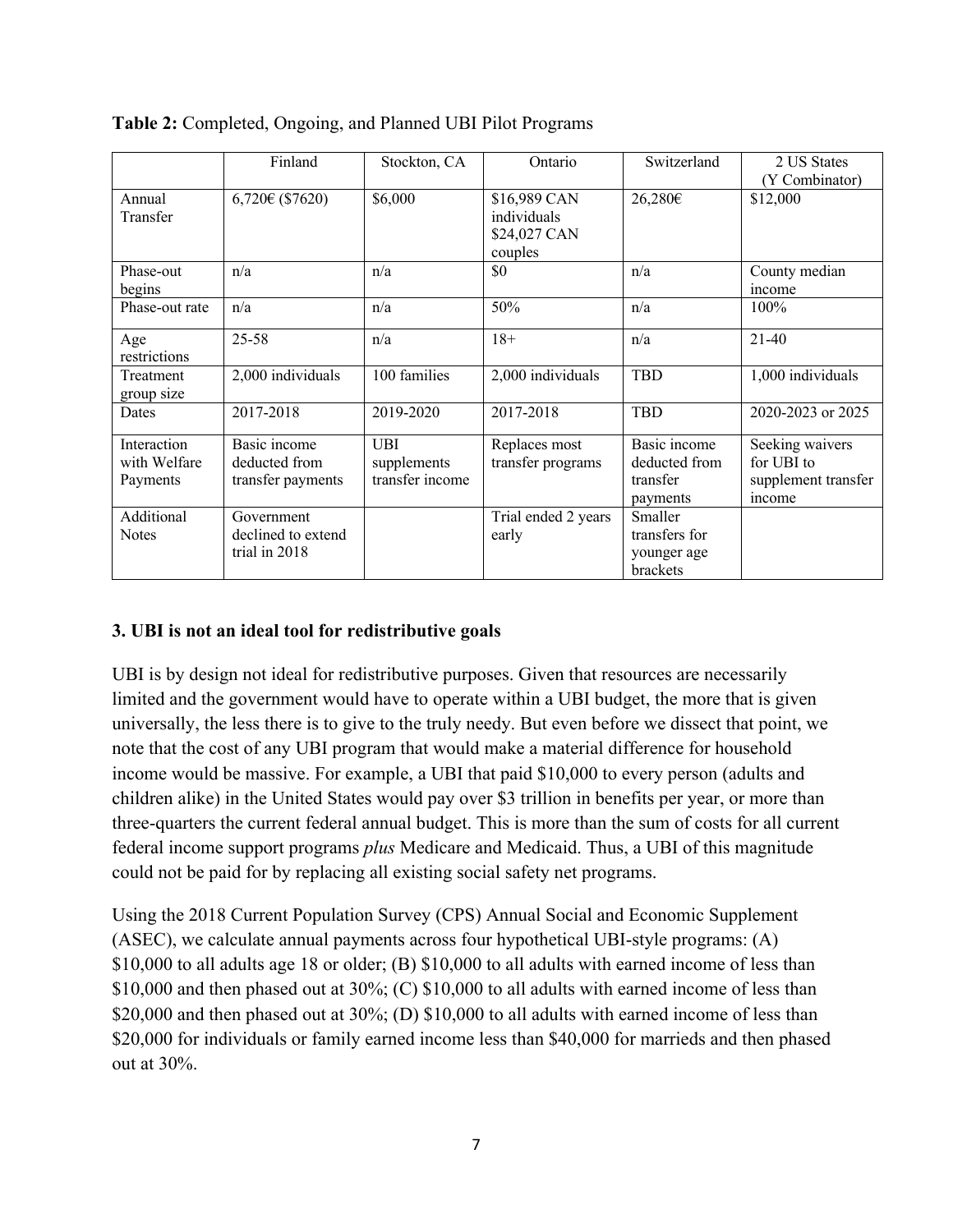The total payment costs for each plan are presented in Table 3, with rows reporting the amount of payments that would be given to people in each income quintile based on family income. Figure 1 plots the share of transfer payments distributed to each quintile of family income for these four hypothetical UBI-style programs. For comparison, we include in the table and figure estimates of existing transfer program income, as reported in the CPS. Plan A – a true universal basic income with no phase out – is obviously the most expensive, coming in at \$2.49 trillion and the least progressive, as there is no targeted or conditional element. Plan B, which would give \$10,000 to all adults with earned income under \$10,000 and then phased out at a 30 percent benefit reduction rate. This is much more targeted than the universal plan and consequently, much less costly, though still \$1.4 trillion. About 40 percent of benefit payments would go to individuals in the lowest income quintile and less than 10 percent would go to individuals in the highest income quintile. Plan C is less targeted, paying \$10,000 annually to individuals with less than \$20,000 in earned income, and phased out at a 30 percent benefit reduction rate. That leads to higher costs of \$1.6 trillion, coming from higher payments to individuals closer to the middle and upper end of the income distribution. Plan D has separate thresholds for single and married individuals, which is more in line with the way most current transfer program eligibility and benefit amounts are calculated based on family income. This plan is roughly comparable in payment amounts and distribution to Plan B, but it allocates less transfer income to higherincome families and is less costly overall.

| <b>Family Income</b>      |        |               |               |               | <b>Existing</b>   |
|---------------------------|--------|---------------|---------------|---------------|-------------------|
| Quintile                  | Plan A | <b>Plan B</b> | <b>Plan C</b> | <b>Plan D</b> | <b>Transfers</b>  |
| 1. less than 13,520       | 0.56   | 0.56          | 0.56          | 0.56          | 0.60              |
| $2.13,520 - 43,330$       | 0.48   | 0.33          | 0.41          | 0.43          | 0.19              |
| $3.43,330-77,401$         | 0.48   | 0.22          | 0.28          | 0.15          | 0.10              |
| 4.77,401-130,096          | 0.49   | 0.16          | 0.21          | 0.04          | 0.07              |
| 5. greater than           |        |               |               |               |                   |
| 130,096                   | 0.48   | 0.12          | 0.14          | 0.02          | 0.05              |
|                           |        |               |               |               |                   |
| <b>Total (Strillions)</b> | 2.49   | 1.38          | 1.60          | 1.20          | 1.00 <sup>1</sup> |
| <b>Share of GDP</b>       |        |               |               |               |                   |
| (S20.5T)                  | 12.15  | 6.73          | 7.80          | 5.85          | 4.88              |

**Table 3:** Cost of payments for four hypothetical UBI-style programs, in trillions of dollars

<sup>1</sup> Estimated transfer payments reported in this table come from reported benefits in the CPS received through Supplemental Security Income (SSI), Social Security Old Age and Survivors (SSOAS), Social Security Disability Insurance (SSDI) cash welfare, food stamps, and housing assistance, as well as the estimated EITC payment calculated in the census tax module. Estimated transfer payments using the CPS data total \$1.004 trillion, which is lower than the figure based on administrative data reported in Table 4. This discrepancy is likely due to the under-reporting of benefits in survey data, as documented by Meyer, Mok, and Sullivan (2009).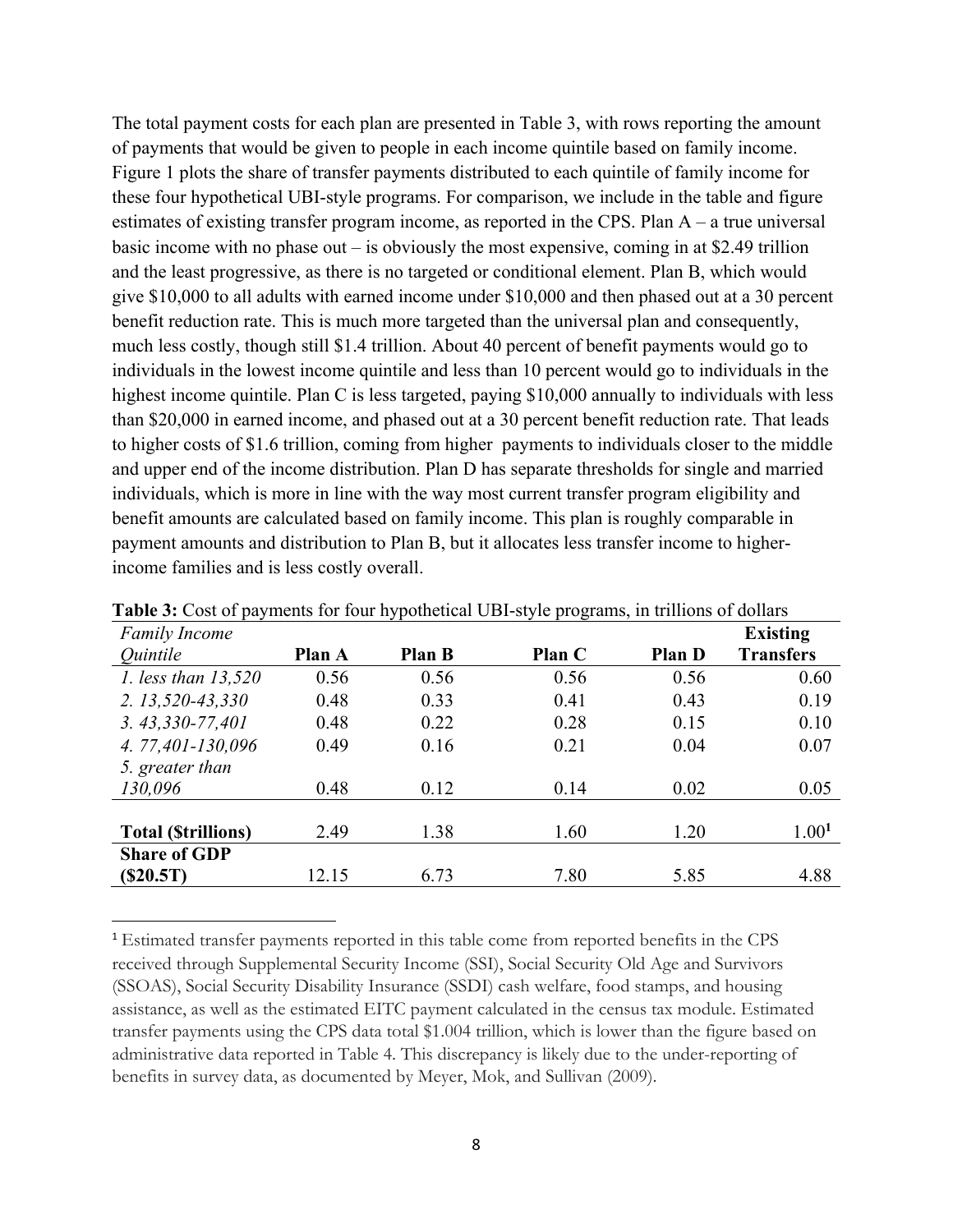

**Figure 1:** Distribution of transfer payments under four hypothetical UBI-style programs and current set of programs, by Family Income Quintile

Table 4 reports annual expenditures on existing transfer programs. The Earned Income Tax Credit (EITC) disbursed \$67 billion in 2016, from the most recent estimates. The Supplementary Security Income Program (SSI) transferred roughly \$160 billion in 2018, primarily to disabled adults, with smaller sums to elderly individuals and disabled children, while Social Security (SS) expenditures totaled over \$940 billion that same year. Temporary Assistance for Needy Families (TANF), Supplemental Nutritional Assistance Program (SNAP), and Section 8 and Public Housing Assistance spending on benefit payments reached \$7.1, \$60.4, and \$27.7 billion in 2018, respectively.

| <b>Table 4:</b> Annual Expenditures on Existing Transfer Programs |                              |
|-------------------------------------------------------------------|------------------------------|
| Program                                                           | Expenditures<br>(\$Billions) |
| Earned Income Tax Credit (EITC)                                   | 66.7                         |
| Supplemental Security Income Program (SSI)                        |                              |
| SSI-Aged                                                          | 5.5                          |
| SSI-Children                                                      | 9.4                          |
| SSI-Disability                                                    | 142.8                        |
| Social Security                                                   |                              |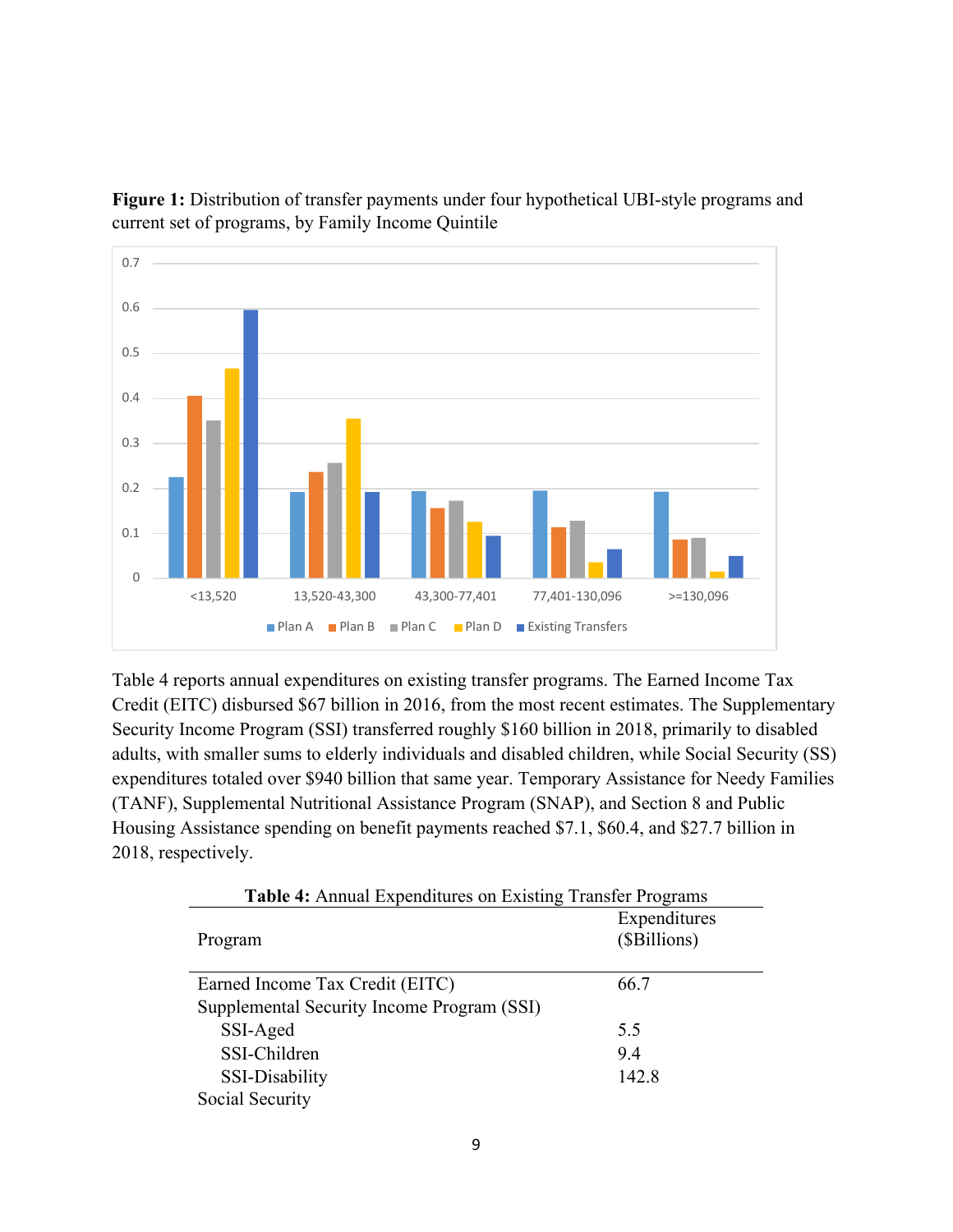| SS-Old Age and Survivors (SSOAS)                                                    | 798.7   |
|-------------------------------------------------------------------------------------|---------|
| SS-Disability Insurance (SSDI)                                                      | 142.8   |
| Temporary Assistance for Needy Families (TANF)                                      | 7.1     |
| Supplemental Nutritional Assistance Program                                         | 60.4    |
| (SNAP)                                                                              |         |
| Section 8 and Public Housing Assistance                                             | 27.7    |
|                                                                                     |         |
| <b>Total</b>                                                                        | 1,261.1 |
| <b>Total without SS-Old Age and Survivors</b>                                       | 462.4   |
| Sources: EITC: IRS, 2018; SSI: Social Security Administration, 2018a; SS: Social    |         |
| Security Administration, 2018b; TANF: Administration for Children & Families, 2017; |         |
| SNAP: USDA, 2019; Section 8 and Public Housing Assistance: Department of Housing    |         |

Many existing programs in the U.S. have categorical eligibility requirements. This means that characteristics of individuals or families are used to determine "need," beyond just income. The theoretical work by Nobel Prize-winning economist George Akerlof demonstrated that using markers of need beyond income allows for enhanced efficiency because the government can then more readily avoid giving transfer payments to individuals who are able to work but choose not to. Using what he referred to as "tagging" mechanisms helps the government distinguish between those who need assistance and those who instead choose not to exert effort. The presence of children in a family and a medically verified disability condition are two such tags that are currently used to identify individuals and families in need. Using language more common to political discourse than theoretical considerations of program design, we might refer to these classes of individuals as the "deserving poor". A UBI would move away from this type of categorization, to paying income benefits universally or based solely on income. Some would consider this a pro because then the government wouldn't be in the business of trying to determine who was "deserving", others would consider it a con because it would give transfer payments to people who choose not to work, rather than having real underlying need.

Moving from our current system of income support programs to a UBI would mean shifting existing transfer payments away from low-earners, to both non-earners and higher earners, as well as away from families with children and the disabled and elderly, to able-bodied individuals without children (who currently receive very little by way of income support). Hoynes and Rothstein (2019) compare the distributional effects of a UBI and the current system of U.S. income support programs. They consider the existing safety net as consisting of means tested welfare programs (Temporary Assistance to Needy Families (TANF) and Supplemental Nutritional Assistance Program (SNAP)); disability programs (Social Security Disability Insurance (SSDI) and Supplemental Security Income (SSI)); Social Security Old Age and Survivors (SSOAS); and in-work tax credits (Earned Income Tax Credit (EITC) and Child Tax Credit (CTC)). They exclude all in-kind programs other than SNAP, most notably public health insurance and also housing support. They document that the current social safety net gives higher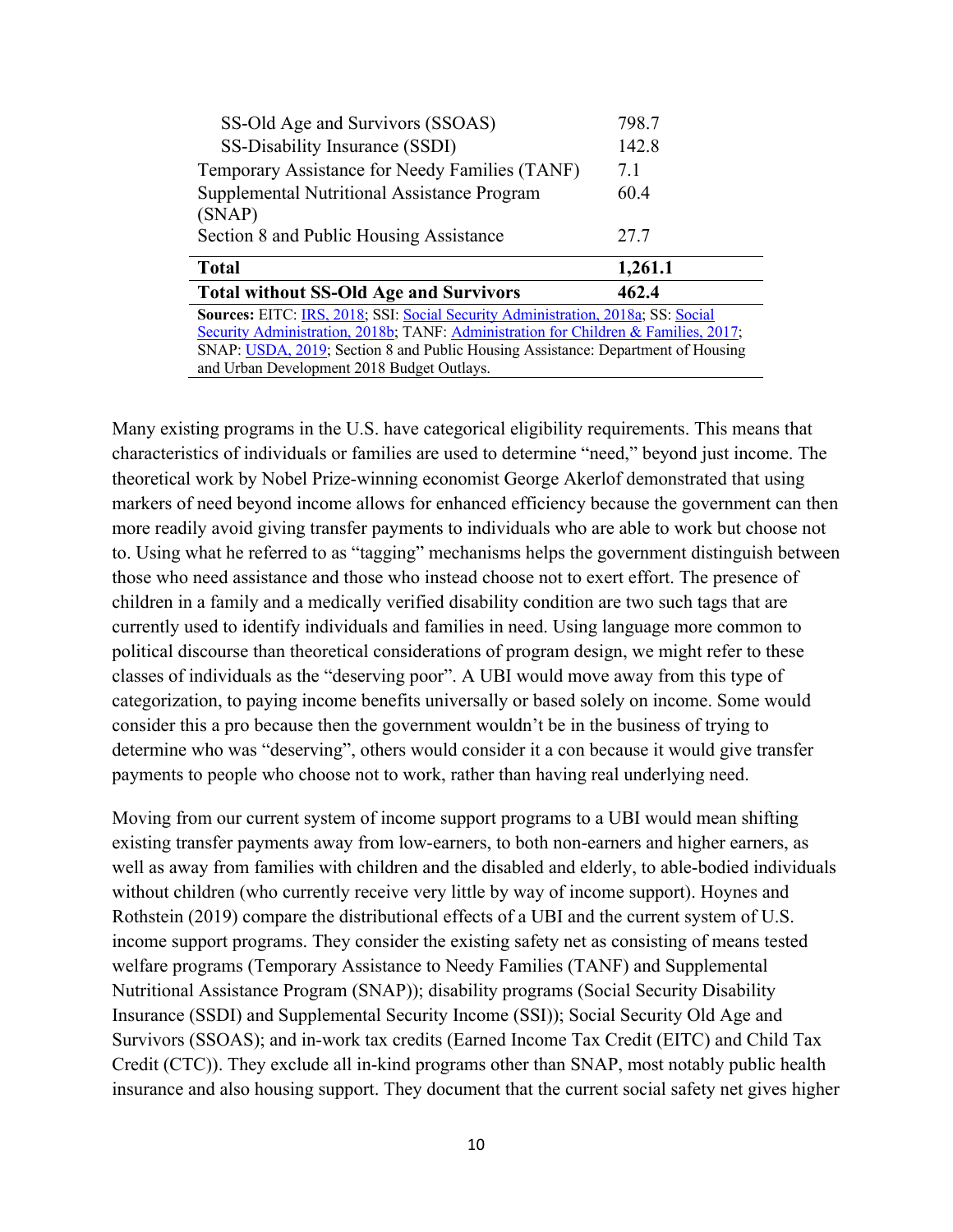transfers to the elderly and disabled, higher transfers to those with children compared to those without, and higher transfers to those with low earnings. Consequently, replacing current income support programs with a UBI would result in a relative redistribution from low-earners to zero earners, but, as they write, the "first-order effects would be a massive redistribution up the earnings distribution, along with a redistribution from the elderly and disabled towards those who are neither, primarily but not exclusively those without children."

Another scenario for converting current programs to a UBI would be to preserve Social Security, Medicare, and Medicaid, and instead eliminate only the EITC, CTC, TANF, SNAP, and disability insurance (SSDI) and unemployment insurance (UI). As Hoynes and Rothstein (2019) point out, these six programs combined would only cover about *one-fifth* of the cost of a UBI. The remainder would need to be funded through cuts to non-transfer government expenditures or through tax increases. If instead, we were to implement a non-universal conditional basic income program and eliminate just the six programs–EITC, CTC, TANF, SNAP, SSDI, and UI–the budget implications could be minimal, but there would be a tremendous loss of existing transfers to disabled individuals and families with children.

Robert Greenstein of the Center for Budget and Policy Priorities (CBPP) has also made this point. He argues that political passage of UBI would require scrapping existing safety net programs such that the likely result would be to *increase* poverty. The CBPP calculates that a program that eliminates *all* means-tested transfer programs outside of health care would only fund \$1,582 per person, well below the income needed to keep a family out of poverty. Greenstein instead proposes to shore up income support for the most needy individuals and families with an expansion of existing targeted programs. He rejects the claim that is sometimes made that a universal program would be more politically feasible than expanding means-tested transfer programs, noting that restrictions on Social Security benefits have been passed in recent decades (for example, increasing the retirement age), while programs such as the EITC have been expanded. He writes that "instead of aiming for an expensive universal income provision that may end up transferring money from the poor to wealthier families, we should take advantage of the relatively low cost of expanding targeted programs – and their proven record of lifting families out of poverty – as a method of raising and broadening existing income floors" (Greenstein, 2019).

## **4. UBI is not the ideal response to employment and wage trends**

There is no denying that economic trends over the past few decades have disproportionately benefited highly educated, high skill workers and that some distinct groups of Americans, most notably those without a college level of education, have seen their wages and employment prospects weakened. Among high school dropouts, high school graduates, and those with some college but no degree, real weekly earnings among full-time male workers in 2018 were 10 to 20 log points below their real levels in 1980, while those with a bachelor degree experienced wage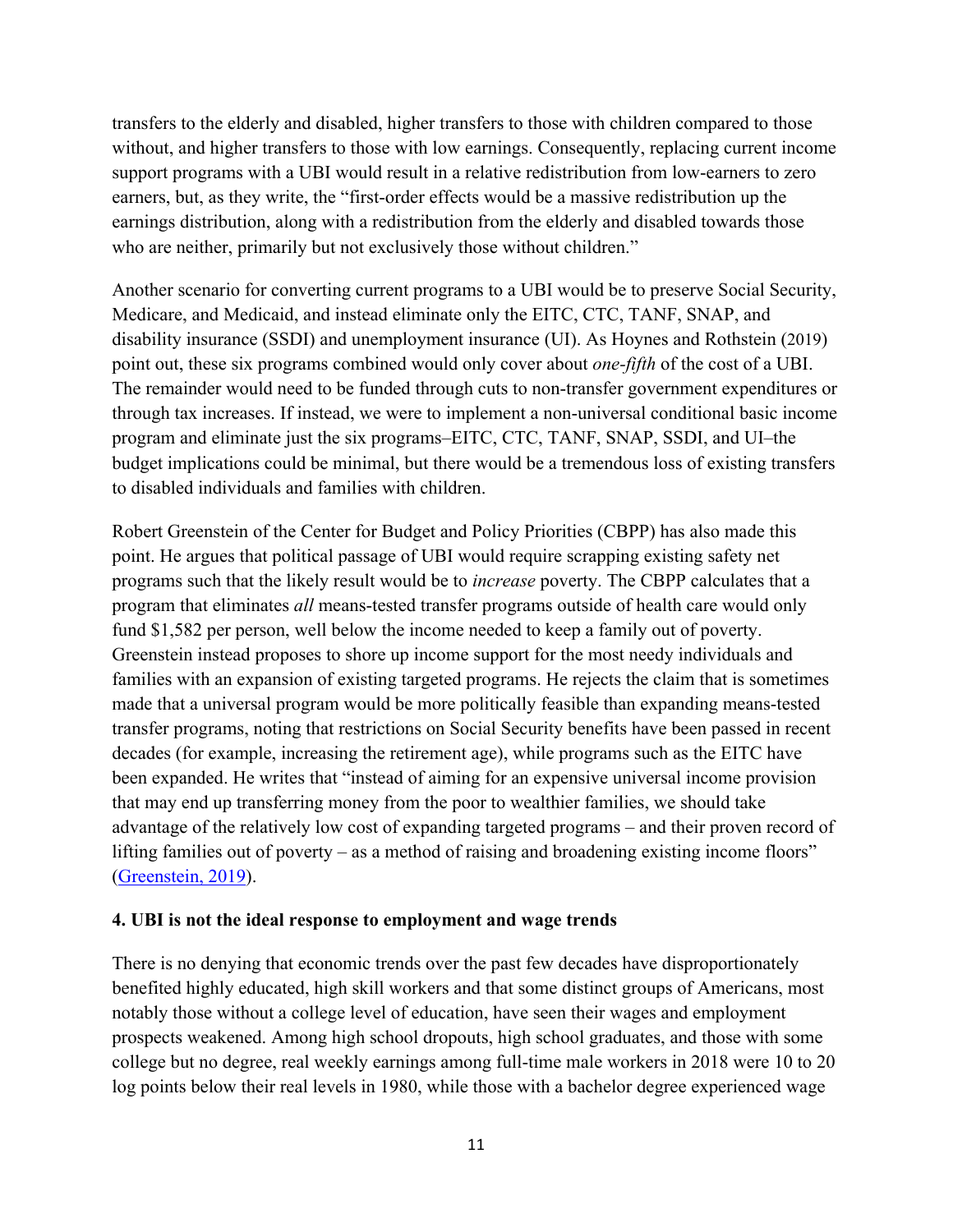increases of about 10 log points  $(Autor, 2019)$ . In terms of job polarization, there has been an overall shift from middle-wage jobs to higher-wage jobs. But, as David Autor has shown, the shift upward from middle to high paying jobs is driven by workers with college degrees. Among workers without a college degree, almost all of the decline in middle-wage employment reflects a shift to lower paid work. These wage trends reflect both market forces, including technological advancements and globalization, as well as institutional changes, including a decline in union representation and a rise in outsourcing.

Employment rates among prime-age men and women have been falling steadily for decades, notwithstanding the growth in employment through the recent cyclical recovery. Between 1999 and 2015, for each 10-year age group between the ages of 25 and 54, the employment rate fell 3 to 4 percentage points (Abraham and Kearney, *forthcoming*). Employment rates have fallen the most among men and those with a high school degree but no college degree. For instance, employment rates among 25 to 34 year-old men with a high school degree fell by more than nine percentage points. These declines in employment have led many observers to question what types of policies might be implemented to increase labor force participation rates. A UBI or UBIstyle proposal to give unconditional cash would achieve exactly the opposite effect, since both theory and empirical evidence demonstrate that giving unconditional cash will lead to lower rates of work, not higher.

A UBI or UBI-style proposal in response to these wage and employment trends would do nothing to address their underlying causes. Rather, it would be a band-aid solution of giving cash instead of enhancing skills or increasing bargaining power. Furthermore, a UBI's contrast with a wage subsidy, such as an Earned Income Tax Credit (EITC), is striking. A large body of evidence shows that the current EITC encourages labor force participation, especially among single women. Wage subsidies – either through the EITC or through a payroll subsidy like the kind proposed by Furman and Swagel  $(2018)$  – would increase work effort by raising the takehome pay of low-wage workers. A program of wage subsidies has better efficiency properties *and* equity properties than a UBI or even a conditional basic income program.

Some proponents argue that an award of unconditional cash will not necessarily reduce labor supply. One reason is because individuals could use the cash income from a UBI to enroll in school or engage in other skill enhancing activities to increase their future labor supply. Another more commonly offered defense appeals to research suggesting that the reduction in work owing to an increase in income tends to be small. But, the most commonly-cited research making this point is either based on decades-old data or from small guaranteed basic income and transfer programs, such as payouts from U.S. state or Native American dividend programs. Hum and Simpson (1993) review evidence from U.S. and Canadian NIT experiments from the 1960s and 1970s, finding very small, negative effects of these income maintenance programs on labor supply. Given both the continued polarization of the labor market and the significant evolution of attitudes about work since the 1970's, discussed below, it is not clear that these parameter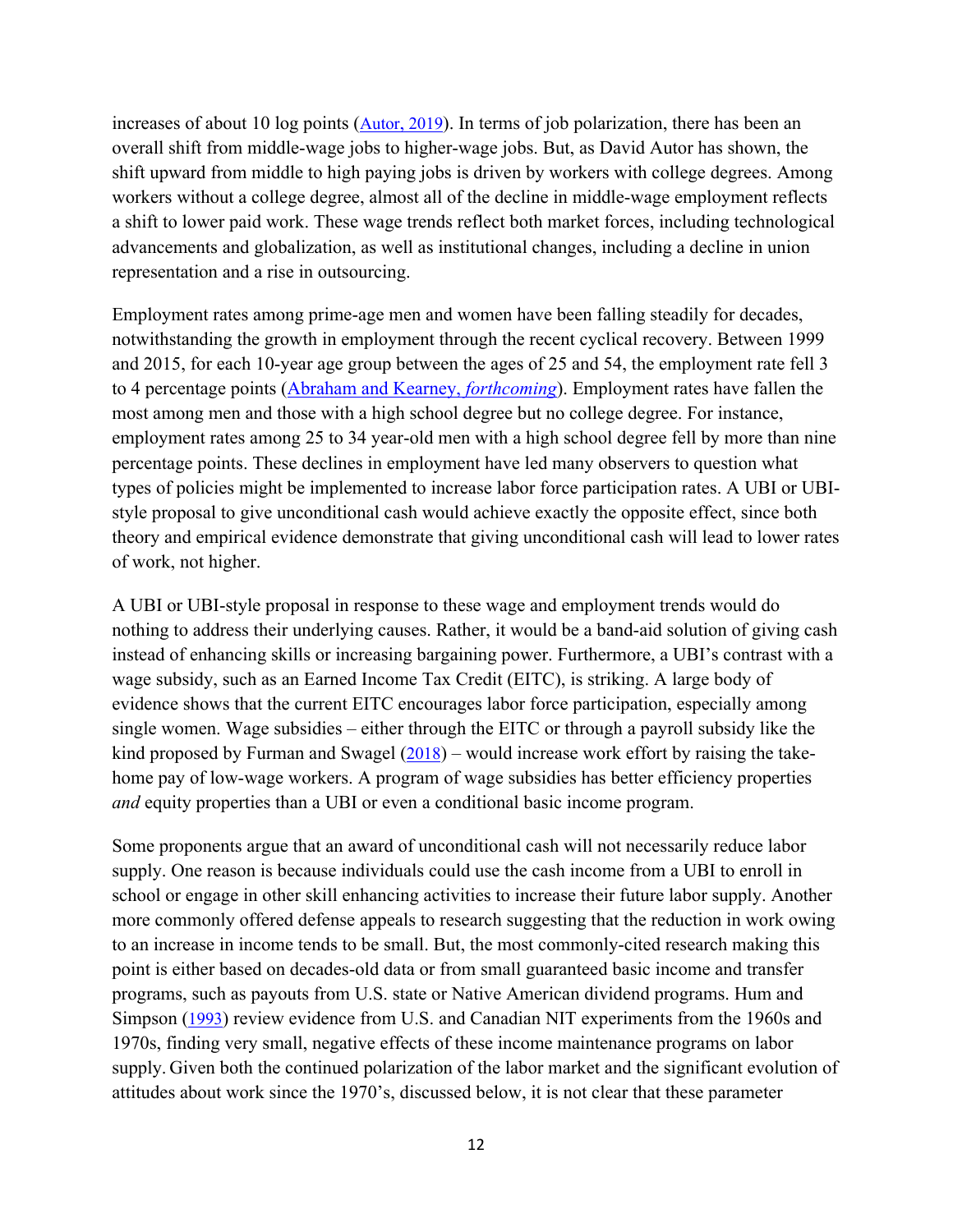estimates are applicable to contemporary debates about labor market effects. It is also quite possible that the negative effects of a guaranteed income on labor supply, especially among lesseducated men, would be larger today than they were 40 to 50 years ago.

There are also a number of studies examining the labor supply effects of public dividend payment programs, namely the Alaska Permanent Fund Dividend and the Eastern Band of Cherokees casinos dividend payout. Alaska's program provides on average \$1,000-\$2,000 to all residents of the state, while the Cherokee's program average \$4,000 per year. Researchers find small labor market effects of these transfers as well, with insignificant changes in labor force participation among recipients of the casino payouts and only small employment declines among some sets of workers in Alaska (Marinescu, 2017; Jones and Marinescu, 2018). Although universally available, these transfers could not support even a modest standard of living – indeed, a shift into part-time work might be the only reasonable labor market adjustment from such a program – so these estimates also appear ill-equipped to address current proposals.

Studies of transfers that are more comparable in size to the types of UBI payments being proposed imply more negative labor supply effects. For example, a study of lottery winners (Imbens, Rubin, & Sacerdote, 1999) find that, with an average annual prize of \$26,000, each \$100 in additional earnings reduced labor market earning by \$11. A more recent study of lottery winners in Sweden also provides evidence of reduced earnings in response to winning a lottery prize. This study finds that winning a lottery prize leads to an immediate and persistent reduction in earnings (Cesarini, Lindqvist, Notowidigdo, & Östling, 2017). In addition, the effects of any guaranteed income program are likely to most strongly affect those marginally attached to the labor force. On this point, the lessons from expanded access to disability insurance payments is potentially instructive. Economists have found that the marginal beneficiary of a disability insurance award would have been almost 30 percentage points more likely to work had they not received benefits (for example, Maestas, Mullen, & Strand, 2013).

Not all UBI proponents try to argue that a UBI would not lead to a reduction in work effort. Some UBI proponents, including Albert Wenger, a UBI advocate and venture capitalist, explicitly promote the concept of a UBI on the grounds that it would liberate people from the need to work. This is a policy position with which we fundamentally differ in terms of the goals itself. We do not view it as a goal of public policy or government spending to subsidize the ablebodied who simply *choose* not to work. Other UBI proponents take a less radical view, aiming not to liberate people from work itself but instead from lousy jobs. But if that's the goal, then why not support wage subsidies and other regulations on workplace conditions? Such an approach would improve the work experience and increase take-home pay without discouraging work.

## **5. Universal programs are ineffective in advancing opportunity and social mobility**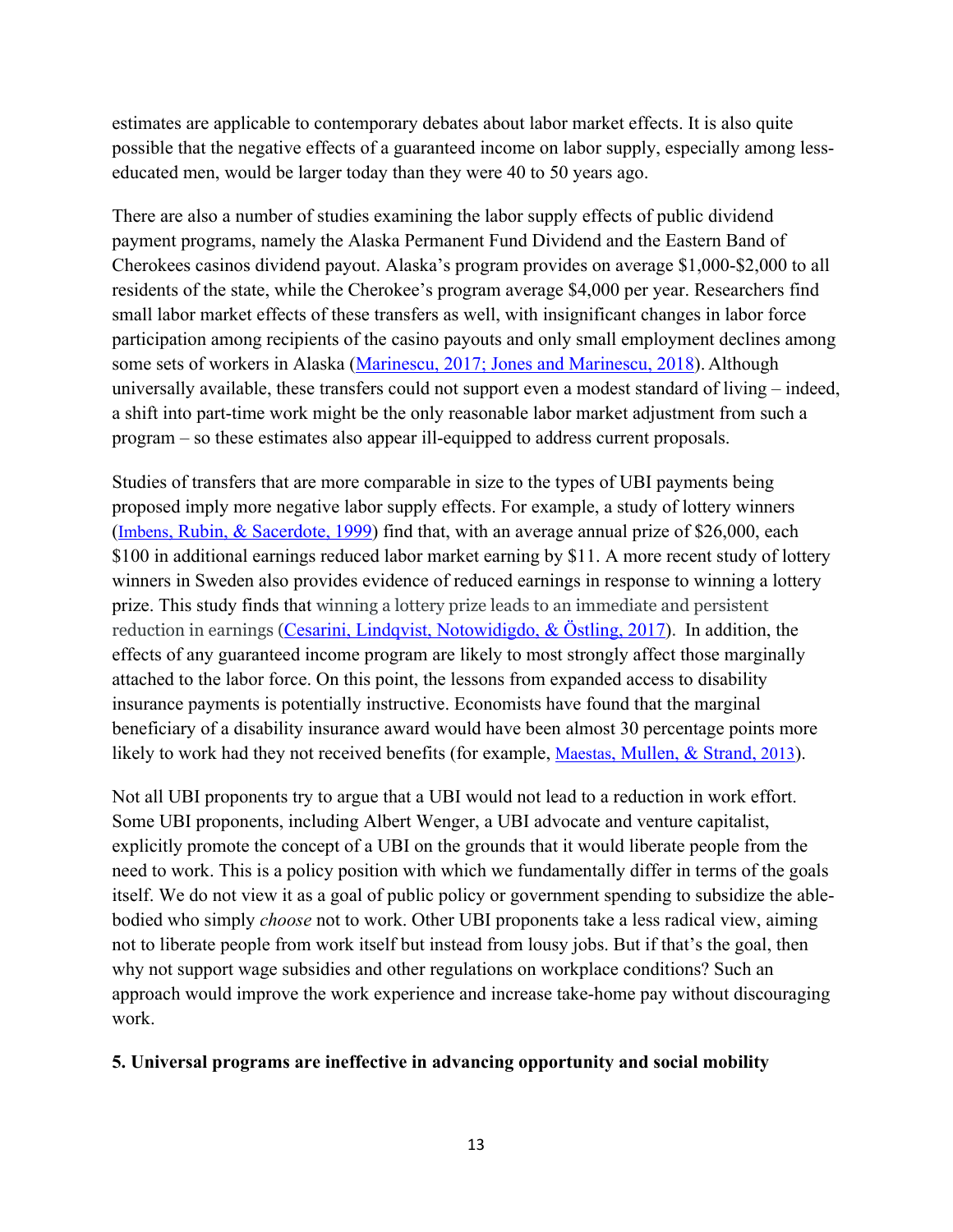The social safety net should not be just about redistribution, but also about improving human capital and fostering the skills of the next generation. Targeted cash and in-kind transfer programs have been shown to do that. A growing body of evidence suggest that economic security programs can blunt the negative effects of poverty and bring poor children closer to equal opportunity. Numerous studies document the positive effects of EITC payments on a range of outcomes, including children's academic performance, infant health, and maternal mental health. This body of evidence is reviewed in Nichols and Rothstein (2015). Crucially, these are income payments given to low-income households. We are not aware of any evidence showing that incremental income payments paid to higher income people similarly produces positive social returns. Studies of the Medicaid public health insurance program and the national food stamps program document positive long term effects both for the recipients and their children (c.f., Brown, Kowalski, & Lurie, 2015; Boudreaux, Golberstein, & McAlpine, 2016; Hoynes, Schanzenbach, & Almond, 2016).

Furthermore, safety net programs tend to have the highest social returns when they are targeted to children from disadvantaged families. For example, a large body of evidence supports public subsidy of high-quality child care programs targeted to disadvantaged populations. At current quality levels and costs, their social benefits greatly exceed their social costs (Ludwig & Phillips, 2007). Some proponents of universal childcare have used such estimates to make the case for expansion. But, using the evidence from targeted programs for the promotion of universal ones is problematic for a number of reasons. First, the widely cited targeted programs generally offer quality levels that are not typically found in programs that are offered to all children. Therefore, it is not clear that universal child care can deliver similar benefits to disadvantaged children. Second, even if universal programs could offer similar levels of quality in terms of care and education, it may be that the benefits for middle or upper-class children do not exceed the costs.

Indeed, a number of studies show that children from middle or upper-class families benefit little if any from subsidized child care. An important reason is that children in these families are already receiving high quality child care in the absence of government subsidies, and, thus, public subsidies do little to alter parental behavior or increase investments in children. A study by Havnes and Mogstad (2015) shows that when child care subsidies are provided universally in Norway, the observed benefits are positive for children of low and middle income families and negative for children of higher income families. Similarly, Cascio and Schanzenbach (2014) have made the point that expanding early childhood education programs to low-income children who currently do not have access to such programs will lead to improved early childhood experiences, but for higher-income children who are already likely to be participating in private early childhood programs, the effect will likely be non-existent, or potentially even negative if children are moved to lower quality/lower cost programs. Similar arguments can be made for targeted programs other than subsidized child care and early childhood education.

#### **6. Conclusion**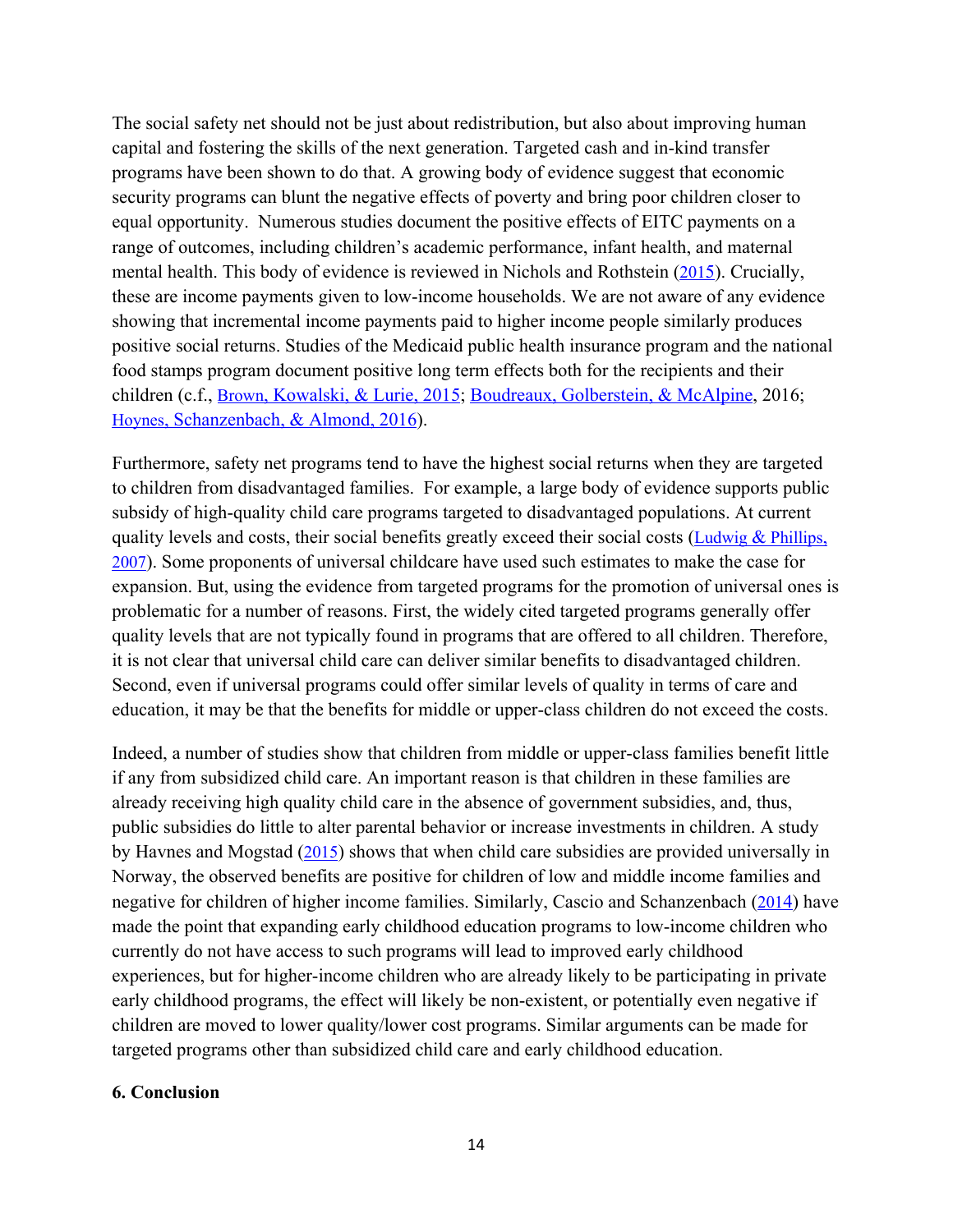Advocates of a UBI make three broad arguments to promote the program. First, it is argued to be a reasonable response to growing inequality, to stem both economic and political unease. Second, it is supposed to ensure a minimum standard of living for those shut out by automation and other disruptive forces, such as international trade. A third, very distinct motivation for a UBI scheme is to streamline the current complicated and sometimes counterproductive system of U.S. transfer programs.

As argued above, UBI is almost surely a sub-optimal, and likely harmful, policy response to all three of these challenges. A UBI in its most basic form would be massively expensive yet do little to reduce inequality or advance opportunity. Without major cost savings, US federal tax revenue would have to be increased radically, which would impose large distortionary costs on the economy. Sacrificing all other social programs for the sake of a UBI is also a poor idea. Such programs exist to address specific problems, such as the vulnerability of the elderly, children, and disabled people. Focusing spending on targeted benefits and polices dedicated to human capital development instead of merely on redistribution is likely to produce a much greater social return than a UBI.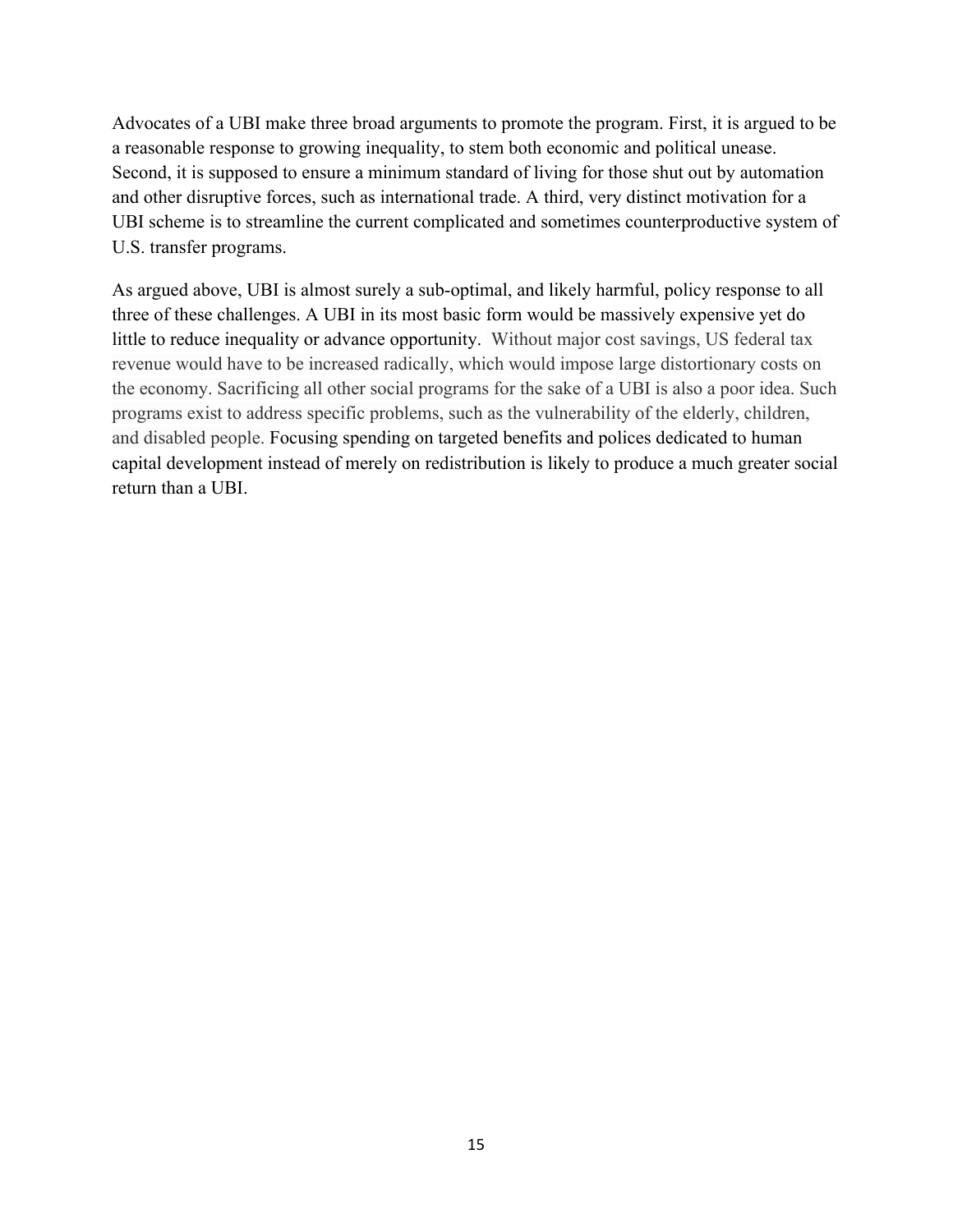#### **References**

- Abraham, K. G., & Kearney, M. S. (2018). *Explaining the Decline in the U.S. Employment-to-Population Ratio: A Review of the Evidence* (Working Paper No. 24333). https://doi.org/10.3386/w24333
- Administration for Children & Families. (2017). *TANF Financial Data - FY 2017*. Retrieved from https://www.acf.hhs.gov/ofa/resource/tanf-financial-data-fy-2017
- Autor, D. H. (2019). Work of the Past, Work of the Future: Richard T. Ely Lecture. *American Economic Association: Papers and Proceedings*, 1–32. Retrieved from https://www.aeaweb.org/conference/2019/preliminary/132?q=eNqrVipOLS7OzM8LqSxI VbKqhnGVrJQMlWp1lBKLi\_OTgRwlHaWS1KJcXAgrJbESKpSZmwphlWWmloO0Fx UUgLQagFwwSH9BYjpIBZANXDDjnB7P
- Bershidsky, L. (2019, February 19). *In Finland, Money Can Buy You Happiness*. Retrieved from https://www.bloomberg.com/opinion/articles/2019-02-09/universal-basic-income-infinland-money-can-buy-you-happiness
- Boudreaux, M. H., Golberstein, E., & McAlpine, D. D. (2016). The long-term impacts of Medicaid exposure in early childhood: Evidence from the program's origin. *Journal of Health Economics*, *45*, 161–175. https://doi.org/10.1016/j.jhealeco.2015.11.001
- Brown, D. W., Kowalski, A. E., & Lurie, I. Z. (2015). *Medicaid as an Investment in Children: What is the Long-Term Impact on Tax Receipts?* (Working Paper No. 20835). https://doi.org/10.3386/w20835
- Cascio, E. U., & Schanzenbach, D. W. (2014). *Expanding Preschool Access for Disadvantaged Children* [Policy Proposal]. Retrieved from The Brookings Institution website: https://www.brookings.edu/research/expanding-preschool-access-for-disadvantagedchildren/
- Cesarini, D., Lindqvist, E., Notowidigdo, M. J., & Östling, R. (2017). The Effect of Wealth on Individual and Household Labor Supply: Evidence from Swedish Lotteries. *American Economic Review*, *107*(12), 3917–3946. https://doi.org/10.1257/aer.20151589
- Frazee, G. (2018, August 6). Ontario is canceling its basic income experiment. *PBS NewsHour*. Retrieved from https://www.pbs.org/newshour/economy/making-sense/ontario-iscanceling-its-basic-income-experiment
- Friedman, M. (1962). *Capitalism and Freedom*. Chicago, IL: University of Chicago Press.
- Furman, J., & Swagel, P. (2018). *Economic Strategy for Higher Wages and Expanded Labor Participation* [Discussion Paper]. Retrieved from The Aspen Institute's Economic Strategy Group website: https://www.aspeninstitute.org/longform/expanding-economicopportunity-for-more-americans/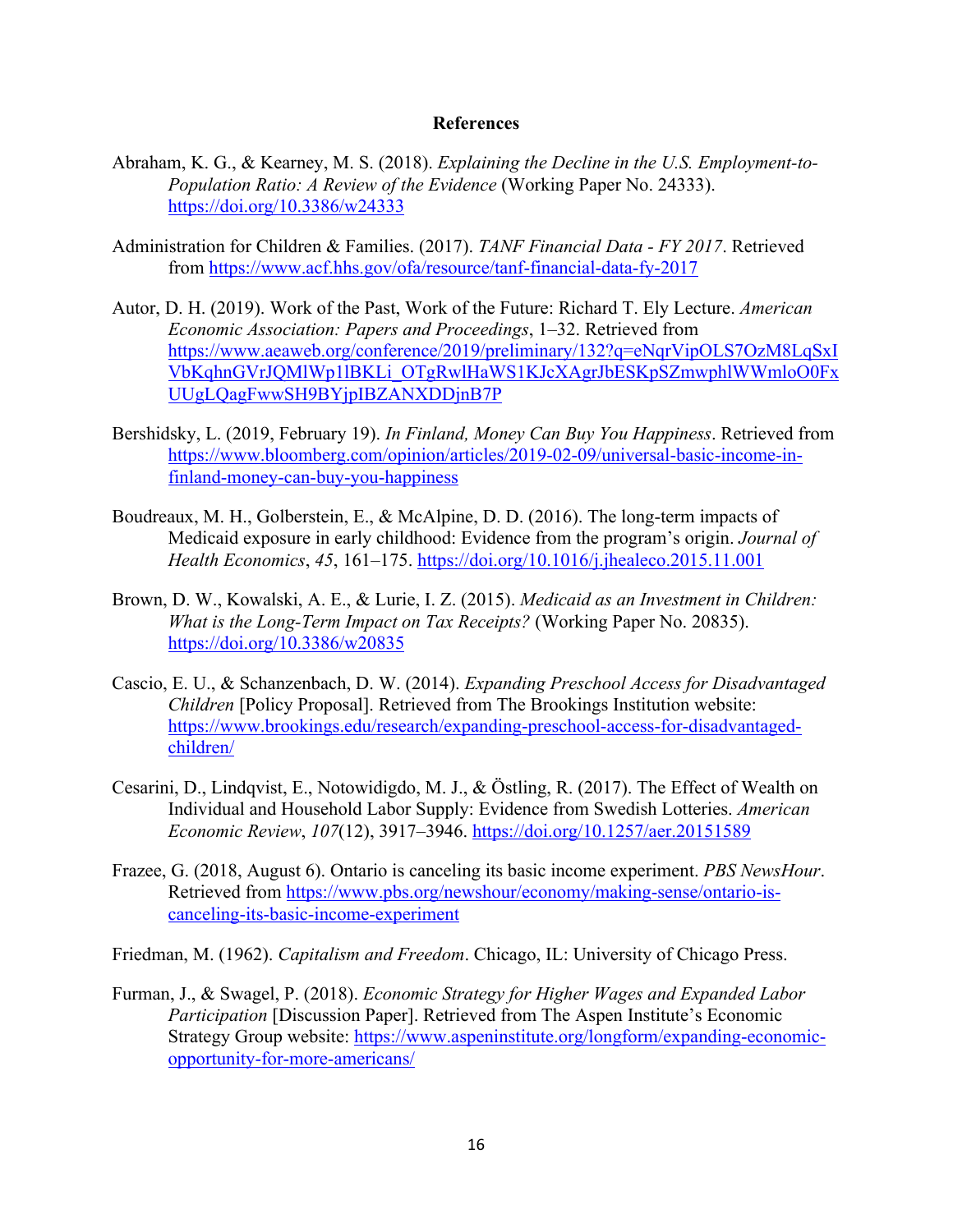- Goodman, P. S. (2018, April 24). Finland Has Second Thoughts About Giving Free Money to Jobless People. *The New York Times*. Retrieved from https://www.nytimes.com/2018/04/24/business/finland-universal-basic-income.html
- Greenstein, R. (2017, May 24). Commentary: Universal Basic Income May Sound Attractive But, If It Occurred, Would Likelier Increase Poverty Than Reduce It [Center on Budget and Policy Priorities]. Retrieved from https://www.cbpp.org/poverty-andopportunity/commentary-universal-basic-income-may-sound-attractive-but-if-it-occurred
- Havnes, T., & Mogstad, M. (2015). Is universal child care leveling the playing field? *Journal of Public Economics*, *127*(C), 100–114. Retrieved from https://ideas.repec.org/a/eee/pubeco/v127y2015icp100-114.html
- Heller, N. (2018, July 2). *Who Really Stands to Win from Universal Basic Income?* Retrieved from https://www.newyorker.com/magazine/2018/07/09/who-really-stands-to-win-fromuniversal-basic-income
- Hoynes, H., Schanzenbach, D. W., & Almond, D. (2016). Long-Run Impacts of Childhood Access to the Safety Net. *American Economic Review*, *106*(4), 903–934. https://doi.org/10.1257/aer.20130375
- Hoynes, H. W., & Rothstein, J. (2019). *Universal Basic Income in the US and Advanced Countries* (Working Paper No. 25538). https://doi.org/10.3386/w25538
- Hughes, C. (2018). *Fair Shot: Rethinking Inequality and How We Earn* (1st ed.). Retrieved from https://www.bloomsbury.com/in/fair-shot-9781408899779/
- Hum, D., & Simpson, W. (1993). Economic Response to a Guaranteed Annual Income: Experience from Canada and the United States. *Journal of Labor Economics*, *11*(1), 263– 296. Retrieved from https://ideas.repec.org/a/ucp/jlabec/v11y1993i1ps263-96.html
- Imbens, G. W., Rubin, D. B., & Sacerdote, B. (1999). *Estimating the Effect of Unearned Income on Labor Supply, Earnings, Savings, and Consumption: Evidence from a Survey of Lottery Players* (Working Paper No. 7001). https://doi.org/10.3386/w7001
- IRS. (2018). *2018 Tax Statistics*. Retrieved from https://www.irs.gov/pub/irssoi/18taxstatscard.pdf
- Jones, D., & Marinescu, I. (2018). *The Labor Market Impacts of Universal and Permanent Cash Transfers: Evidence from the Alaska Permanent Fund* (Working Paper No. 24312). https://doi.org/10.3386/w24312
- Lowrey, A. (2018). *Give People Money: How a Universal Basic Income Would End Poverty, Revolutionize Work, and Remake the World*. Retrieved from https://www.amazon.com/Give-People-Money-Universal-Revolutionize/dp/1524758760
- Ludwig, J., & Phillips, D. A. (2007). *The Benefits and Costs of Head Start* (Working Paper No. 12973). https://doi.org/10.3386/w12973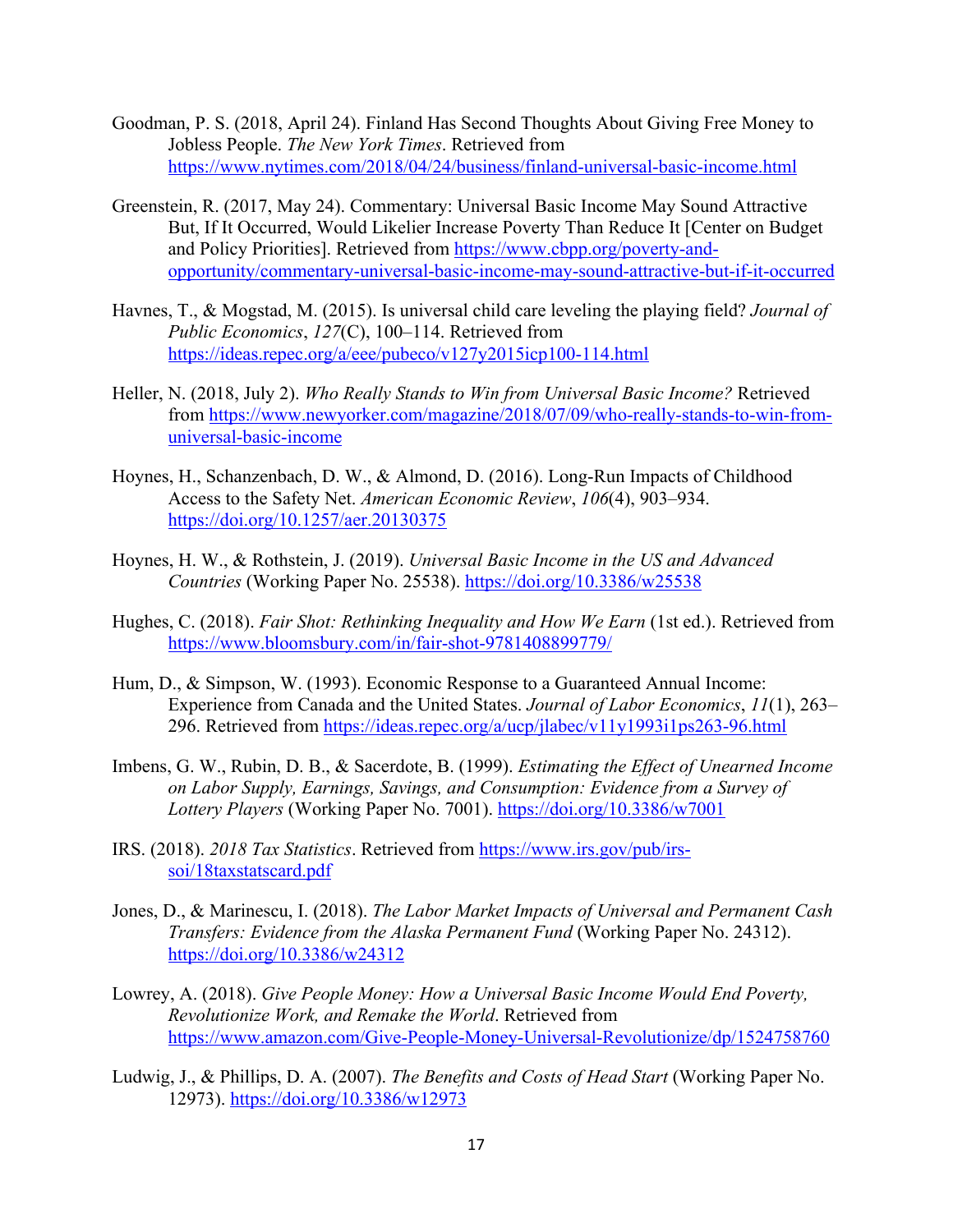- Maestas, N., Mullen, K. J., & Strand, A. (2013). Does Disability Insurance Receipt Discourage Work? Using Examiner Assignment to Estimate Causal Effects of SSDI Receipt. *American Economic Review*, *103*(5), 1797–1829. https://doi.org/10.1257/aer.103.5.1797
- Marinescu, I. (2017). *No Strings Attached: The Behavioral Effects of U.S. Unconditional Cash Transfer Programs* (Working Paper No. 24337). https://doi.org/10.3386/w24337
- Meyer, Bruce, Wallace Mok, and James Sullivan. 2009. "The Under-Reporting of Transfers in Household Surveys: Its Nature and Consequences." NBER Working Paper No. 15181.
- Murray, C. (2016). *In Our Hands: A Plan to Replace the Welfare State*. Retrieved from http://www.aei.org/publication/in-our-hands-a-plan-to-replace-the-welfare-state/
- Nichols, A., & Rothstein, J. (2015). Economics of Means-Tested Transfer Programs in the United States, Volume 1. In R. A. Moffitt (Series Ed.), *Economics of Means-Tested Transfer Programs in the United States* (Vol. 1). Retrieved from https://www.nber.org/books/moff14-1
- Okun, A. M. (1975). *Equality & Efficiency: The Big Tradeoff*. Washington, DC: Brookings Institution Press.
- Parijs, P. V., & Vanderborght, Y. (2017). *Basic Income: A Radical Proposal for a Free Society and a Sane Economy* (1 edition). Retrieved from https://www.amazon.com/Basic-Income-Radical-Proposal-Society/dp/0674052285
- Ruggles, Steven, Katie Genadek, Ronald Goeken, Josiah Grover, and Matthew Sobek. Integrated Public Use Microdata Series: Version 6.0 [Machine-readable database]. Minneapolis: University of Minnesota, 2018.
- Social Security Administration. (2018a). *Annual Report of the Supplemental Security Income Program*. Retrieved from https://www.ssa.gov/oact/ssir/SSI18/ssi2018.pdf
- Social Security Administration. (2018b). *Annual Statistical Supplement to the Social Security Bulletin, 2018*. Retrieved from https://www.ssa.gov/policy/docs/statcomps/supplement/2018/supplement18.pdf
- Stern, A., & Kravitz, L. (2016). *Raising the Floor: How a Universal Basic Income Can Renew Our Economy and Rebuild the American Dream*. Retrieved from https://www.amazon.com/Raising-Floor-Universal-Economy-American/dp/1610396251
- USDA. (2019). *SNAP Data Tables | USDA-FNS*. Retrieved from https://www.fns.usda.gov/pd/supplemental-nutrition-assistance-program-snap
- Yang, A. (2018). *The War on Normal People: The Truth About America's Disappearing Jobs and Why Universal Basic Income Is Our Future* (1 edition). Retrieved from https://www.amazon.com/War-Normal-People-Disappearing-Universal/dp/0316414247